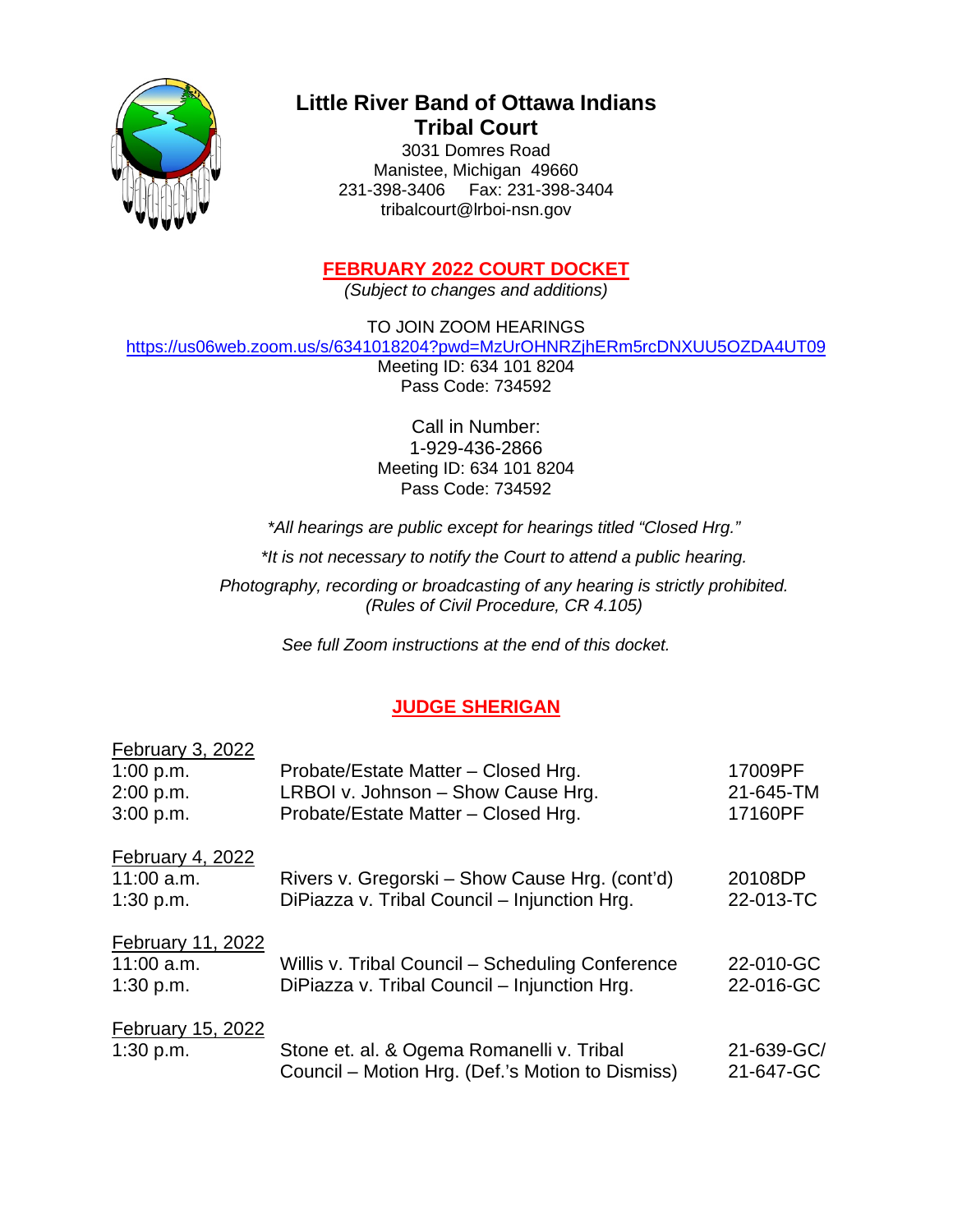| February 17, 2022 |                                             |           |
|-------------------|---------------------------------------------|-----------|
| $10:00$ a.m.      | Torres v. Torres - Show Cause & Review Hrg. | 17123TM   |
| $1:00$ a.m.       | Probate/Estate Matter - Closed Hrg.         | 17009PF   |
| February 18, 2022 |                                             |           |
| 1:30 p.m.         | Willis v. Tribal Council – Injunction Hrg.  | 22-010-GC |
|                   |                                             |           |

| February 25, 2022 |                                                           |  |
|-------------------|-----------------------------------------------------------|--|
| $10:00$ a.m.      | Mezeske v. Mezeske – Motion & Final PreTrial Hrg. 19344DO |  |

## **JUDGE LAPORTE**

| February 15, 2022 |                                                  |           |
|-------------------|--------------------------------------------------|-----------|
| $9:00$ a.m.       | Torrenga v. Torrenga – Final Divorce Hrg.        | 21-635-DO |
| $10:00$ a.m.      | Elliott v. Elliott - Show Cause Hrg.             | 21-573-DO |
| February 28, 2022 |                                                  |           |
| $10:00$ a.m.      | S. Crampton - Jury Duty Show Cause Hrg. (cont'd) |           |

# **Case Type Key:**<br>AA Adult Adoption

- 
- AM Adoption of Minor GA
- 
- 
- 
- CN Conservator GM Guardianship of Minor<br>
CO Cora Offense/Conservation JC Judicial Complaint Cora Offense/Conservation JC
- CS Child Support JV Juvenile
- 
- DM Divorce with children NC Name Change<br>
DO Divorce w/o children NA Neglect Abuse
- DO Divorce w/o children NA Neglect Abuse Control of the Neglect Abuse Control of the Neglect Abuse Control of the Media DP Probate
- Domestic Paternity<br>
Domestic Violence<br>
PP
- 
- 
- EB Election Board Appeal **EXACT TE TRANGE TRANGE EM** Employment Matter CHANGE TRANGE TRANGE TRANGE EM EMBOROTEM
- 
- EM Employment Matter TA Trust Access
- FJ Foreign Judgment<br>GA Gaming Appeal
- 
- AP Appeal and Appeal GC General Civil<br>
CM Custody of Minor CM Guardianship
- CM Custody of Minor GN Guardianship of Incapacitated Adult<br>
CN Conservator CN Guardianship of Minor
	-
	-
	-
- CT Civil Ticket LT Landlord Tenant
	-
	-
	-
- DV Domestic Violence **PP** Personal Protection
- EA Enrollment Appeal SA Service Authorization
	-
	-
	- Foreign Support Judgment WC Worker's Compensation

## **ZOOM INSTRUCTIONS FOR TRIBAL COURT PROCEEDINGS**